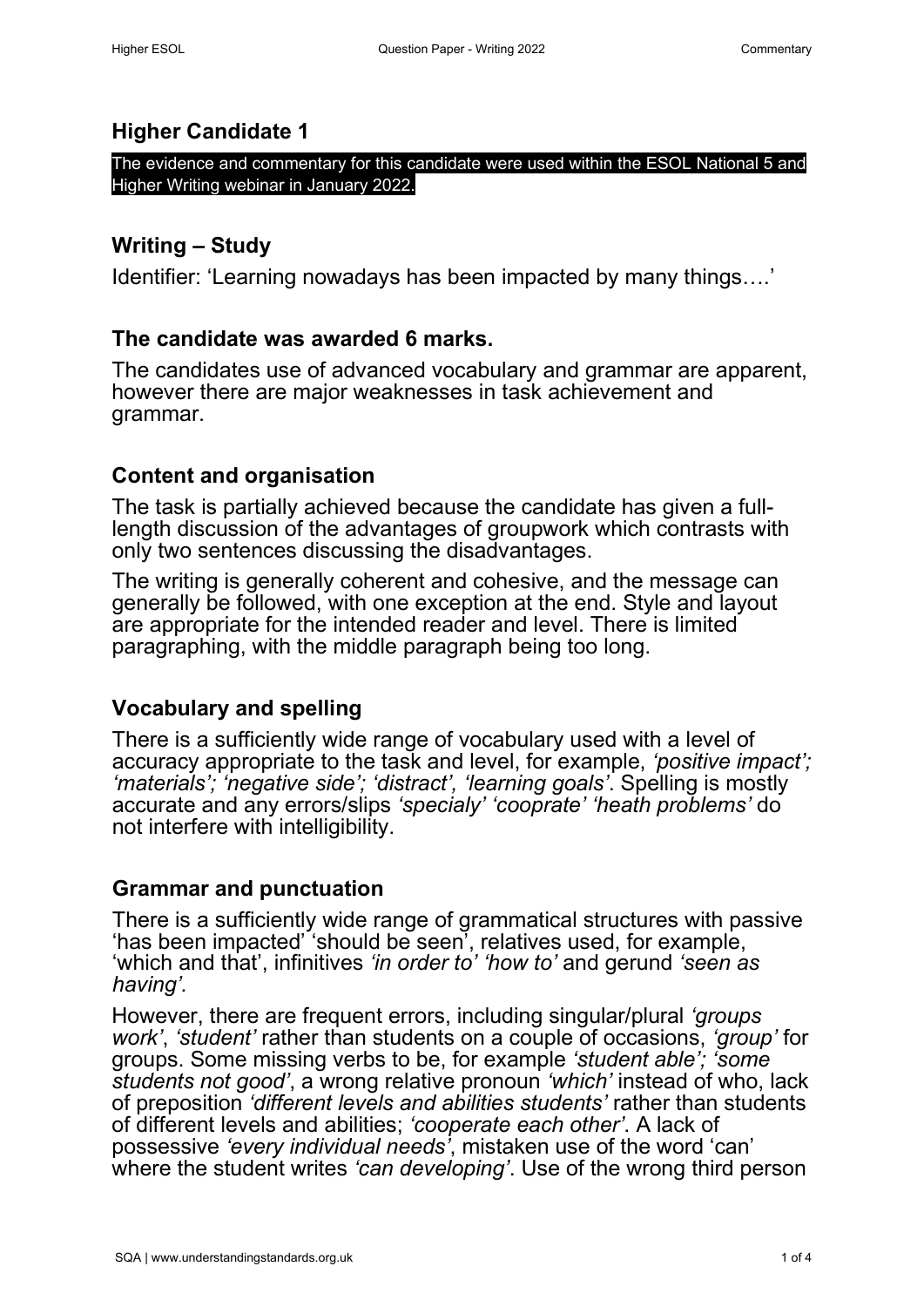*'students learns'*. The error *'learning can be interrupted each other'* does impede communication. Higher ESOL Question Paper - Writing 2022 Commentary Structure Intervention Paper Commentary Structure Diminstration .<br>
Studients Bernman ST. The error "learning can be intervented each other" does<br>
PUInctuation is mostly

Punctuation is mostly accurate but there are instances of missing capitalization and possessive apostrophe.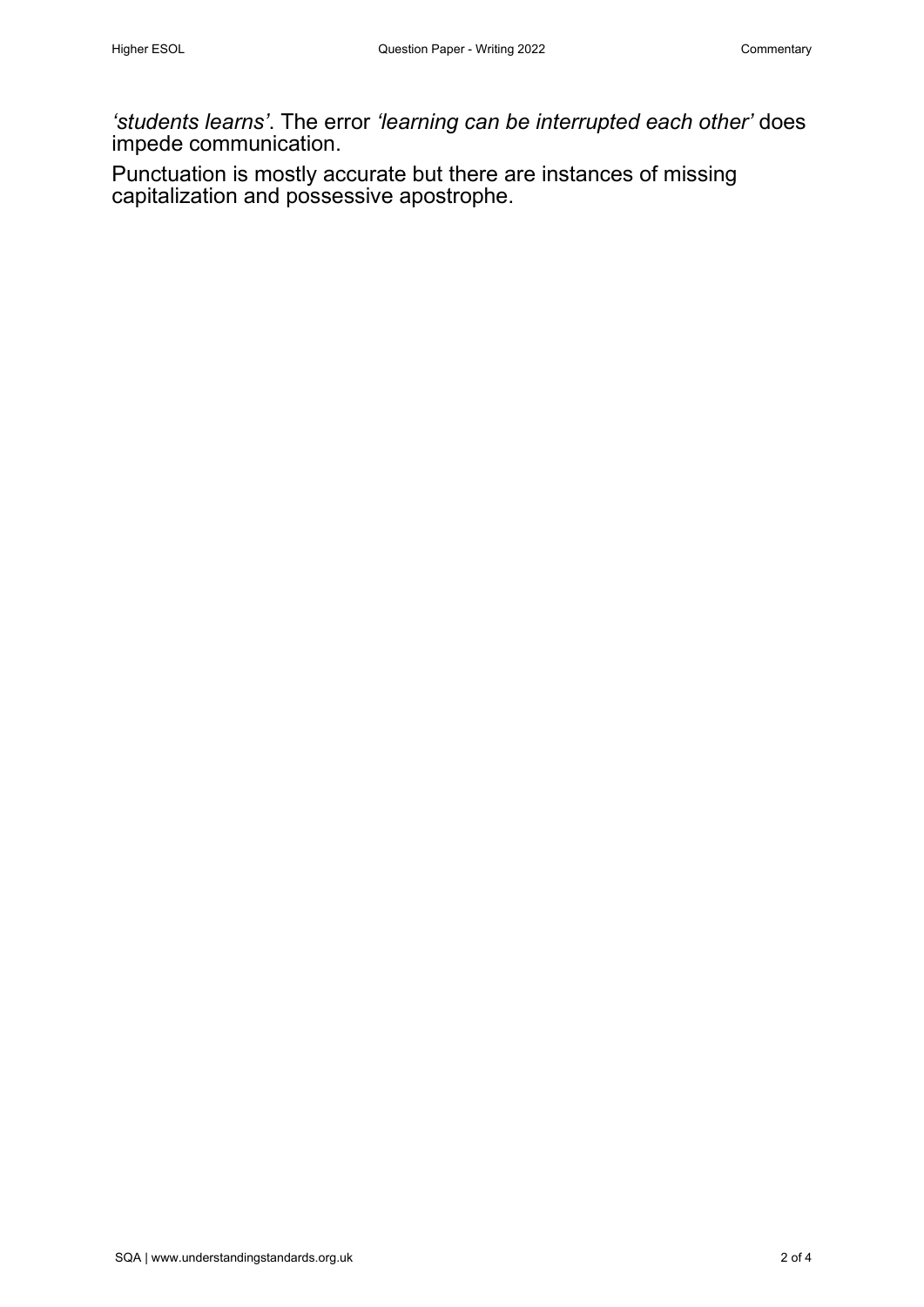# **Higher Candidate 2**

## **Writing – Study**

Identifier: 'I am going to writing today...'

#### **The candidate was awarded 8 marks**

Although the essay achieves the task with some good support for points made, persistent errors in grammar prevent it from being awarded a higher mark.

## **Content and organisation**

The essay achieves the task with some good support for points made. Writing is coherent with a good attempt at a range of cohesive devises, however there are frequent errors in the use of these; First, Sum up. Style is mostly appropriate for the intended reader but can be a little too informal in places, for example, *I reckon.., I mean.., First – advantages.* Layout is appropriate and there is good evidence of structure/ paragraphing. Higher Cock Commission Paper - Writing 2022<br>
Higher Candidate 2<br>
Writing - Study<br>
Higher Candidate Vas awarded 8 marks<br>
This candidate vas awarded 8 marks<br>
Although the assay achieves the task with some good support for po

#### **Vocabulary and spelling**

The range of vocabulary could be wider at this level, where the candidate does attempt Higher level vocabulary there are often spelling errors, for example, *concentrait, pession*. Other than this spelling is sufficiently accurate although there are several slips throughout that are not expected at Higher level, tird, usefull, tally.

#### **Grammar and punctuation**

Punctuation is mainly accurate. There is a sufficiently wide range of grammatical structures used, although there are frequent, fairly basic errors throughout: missing *'s'* for plurals; lack of use of infinitive after a modal, for example, *can loves, can demotivated, can working;* the use of *which* instead of *who.* Problems with articles are also evident. The persistent errors throughout, although not impacting on intelligibility.